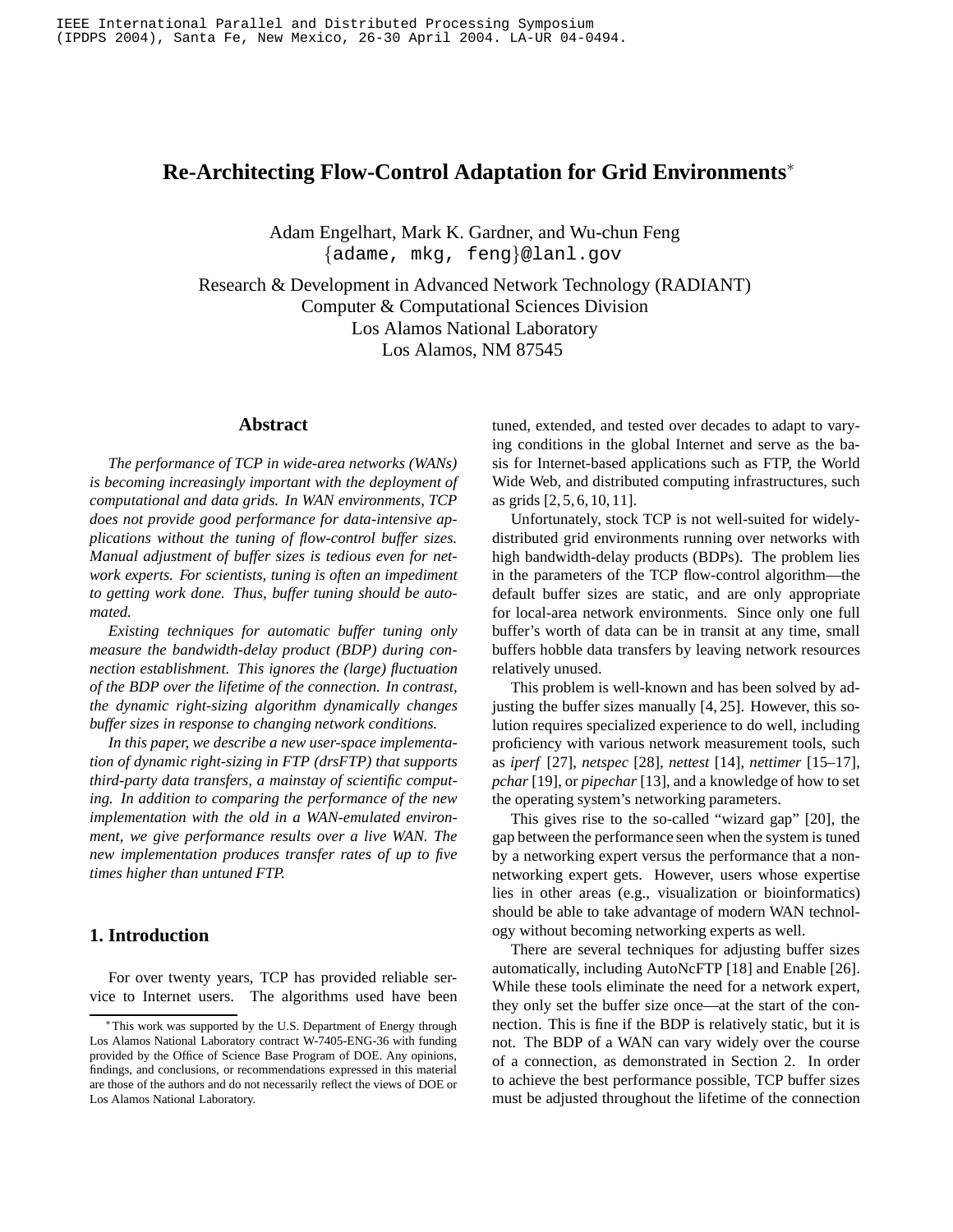for proper flow-control adaptation.

Two approaches to dynamically tuning buffer sizes are auto-tuning [23] and dynamic right-sizing (DRS) [7,9]. The former is a sender-based approach to flow control, while the latter is a receiver-based approach. While the senderbased approach yields excellent performance, there is a risk of overflowing the receiver's buffers. As a receiver-based approach, DRS ensures no buffers will overflow while still providing excellent performance.

We are working to ensure that DRS is widely adopted by operating system vendors where it will be available to all applications without modification. Until then, we make a patch available for the Linux kernel. However, end users are often unable to patch and recompile the kernel due to lack of knowledge or lack of administrative permissions on the machines involved. As an alternative solution, we developed an earlier user-space implementation for bulk-data transfer [12].

In this paper, we describe a new implementation of dynamic right-sizing in FTP (drsFTP) which uses a different mechanism for computing round-trip times. Unlike the previous version [12], the new mechanism also allows thirdparty bulk-data transfer connections to use the DRS algorithm. In addition to comparing the performance of the new and old implementations in an emulated environment, we present the performance of the new implementation in a live WAN environment, for third-party as well as client-server transfers.

## **2. Background**

TCP can apply two independent "brakes" to network traffic. The first, flow control, ensures that the sender does not overrun the receiver's available buffer space. The second, congestion control, ensures that the sender does not overrun the capacity of the network.

To do this, TCP maintains a flow-control window,  $fwnd$ , and a congestion-control window, cwnd. The sender infers cwnd from the network's loss behavior and receives *fund* from advertisements sent by the receiver. It then uses the smaller of the two  $(min(fwnd, cwnd))$  as the effective window (ewnd) and adjusts its rate to send at most one ewnd worth of data per round-trip time (RTT).

Traditionally, fwnd has been a relatively small static value, as TCP was first implemented when BDPs were small and receivers were short on memory for buffer space. By default, most TCP implementations set fwnd to the largest size available without scaling, approximately 64 kB [3]. However, BDPs commonly range from a few bytes for short-haul modem connections (56 kbps  $\times$  5 ms = 36 bytes) to several megabytes for high-speed WANs (10 Gbps  $\times$  200





**Figure 1. Bandwidth-delay product at 20 second intervals.**

 $ms = 25 MB$ ). Default buffer sizes waste resources to the point of profligacy—the modem connection above wastes over 99% of the buffer space (36 bytes /  $64$  kB = 0.05% buffer utilization), while the WAN connection could over to 99% of the network's capacity (64 kB  $/$  25 MB = 0.26%) network utilization).

Furthermore, both bandwidth and delay can change within the lifetime of a single connection, particularly in a WAN, due to congestion, queueing, and routing changes. This effect is clearly illustrated in Figure 1, which plots the BDP of a link between Los Alamos and New York at 20 second intervals. The bandwidth of the link ranges from 26 kbps to 28.5 Mbps, with an average of 17.2 Mbps. The RTT ranges from 119 ms to 475 ms, with an average of 157 ms. The BDP can therefore vary by as much as 61 Mb or 7.6 MB.

Since the BDP fluctuates so widely, even on an intratransfer timescale, any solution that does not re-adjust fwnd throughout the connection potentially wastes memory or bandwidth. For the purposes of efficiency and high throughput, dynamic flow-control adaptation is essential, and DRS provides this adaptation.

## **3. Algorithm**

DRS attempts to maximize the transfer rate of TCP connections by ensuring that the flow-control window is always larger than the congestion-control window (within the limits of available buffer space on the hosts), thus making the network the limiting factor in the transfer. It does this by setting the send and receive buffer sizes to the BDP. <sup>2</sup>

In kernel space, the DRS algorithm has access to the TCP connection state and can derive the BDP by calculating the

 $2$ In order not to throttle the connection during slow start, when the flowcontrol window is doubling every round-trip time, drsFTP sets the buffer sizes to twice the BDP.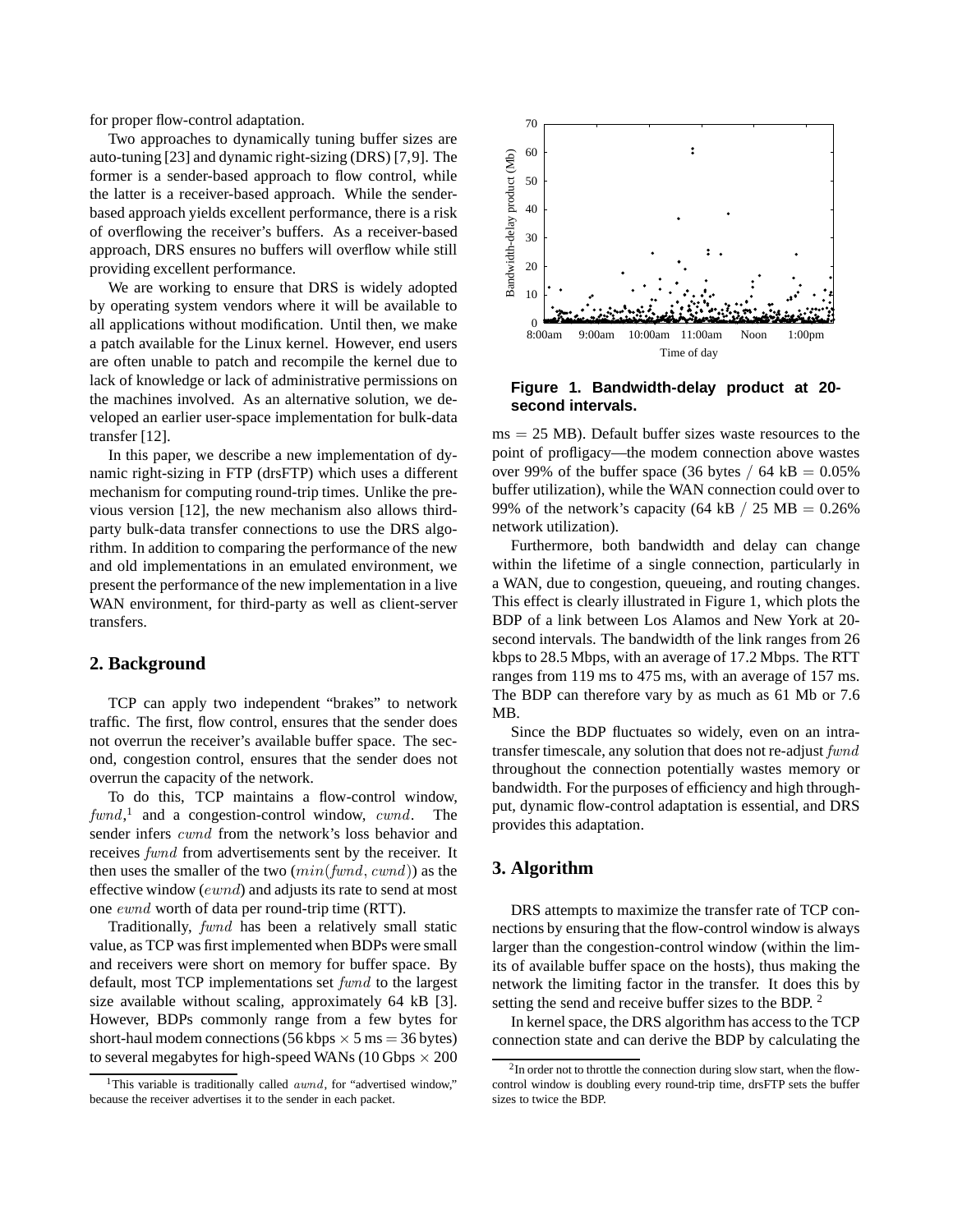bandwidth from the rate at which the sequence number advances and by using TCP's estimate of the round-trip time. However, in user space, this information is not available; DRS-enabled applications must rely on their own coarsergrained measurements. As will be seen in Section 5, these measurements still result in significantly improved network throughput.

#### **3.1. Determining bandwidth**

As long as an FTP data connection is open, the sender will attempt to send data as quickly as possible but within the constraints of the congestion- and flow-control windows and the receiver will accept that data as quickly as possible. The end hosts can therefore estimate the bandwidth simply by dividing the amount of data received (or sent) by the time required to receive (or send) it.

When DRS is implemented in the kernel, it must calculate the bandwidth on the recieving host, because the new bandwidth-delay product must be communicated to the sender in the advertised window. However, drsFTP is under no such constraint, because buffer sizing information is exchanged on a bidirectional DRS channel (Figure 2).

Because applications can write data in larger bursts than the network can transmit due to buffering, the bandwidth estimate computed by the sender may exceed the theoretical capacity of the network over some intervals. The bandwidth estimate on the receiver, on the other hand, is much more realistic. Therefore, we calculate the bandwidth on the receiver.

Selecting the interval over which to compute the bandwidth presents a problem. If the interval is too short, the overhead increases and the bandwidth estimate can fluctuate wildly. If the interval is too long, DRS loses its ability to respond quickly to rapidly changing network conditions. Currently, drsFTP computes the bandwidth every time the round-trip time is calculated.

### **3.2. Determining round-trip time**

Unlike bandwidth, round-trip time can not be measured from user space without injecting additional data into the network—user-space programs have no access to the TCP state variables where the information is kept and therefore must resort to their own devices.

In drsFTP, messages are sent on a DRS channel (as shown in Figure 2), which is separate from the standard FTP control channel. The addition of the separate DRS channel not only ensures that the stream on the control channel is compatible with existing FTP implementations, but also allows third-party transfers in which the control channel and data channel involve different pairs of machines, as shown in Figure 3.



**Figure 2. A drsFTP transfer.**



**Figure 3. A third-party drsFTP transfer.**

#### **3.3. Setting the flow-control window**

The techniques described above allow drsFTP to estimate the bandwidth-delay product. Since user-space applications cannot directly set the flow-control window, drsFTP uses the setsockopt call to set the receive buffer to twice the measured BDP. (The BDP is doubled because it is possible that the sender is in slow start, and therefore doubling its window size with every RTT. Since it is difficult to determine when slow start ends in user space, we always double the buffer size.)

For maximum performance, the sender should keep its buffer size synchronized with the receiver's. This requires the receiver to inform the sender whenever it changes its buffer. Since we are already sending RTT probes over the DRS control channel, we combine the buffer size communication and RTT computation mechanisms into a single type of message exchange.

The format of the message resembles the SBUF command from the draft GridFTP standard [1]. While the old drsFTP implementation [12] uses the GridFTP SBUF command format, the new implementation uses an extended format for probing the RTT and setting the window size, and restricts its use to the DRS control channel. We will return to the extended SBUF format in Section 4.

## **3.4. On window scaling**

For DRS to work properly, the TCP window scaling factor must be set high enough to enable sufficiently large buffers. Since the scaling factor is set when the connection is established, drsFTP must increase the buffer sizes before the connection is open, and then return the buffer sizes to the initial value once the connection is established. Cur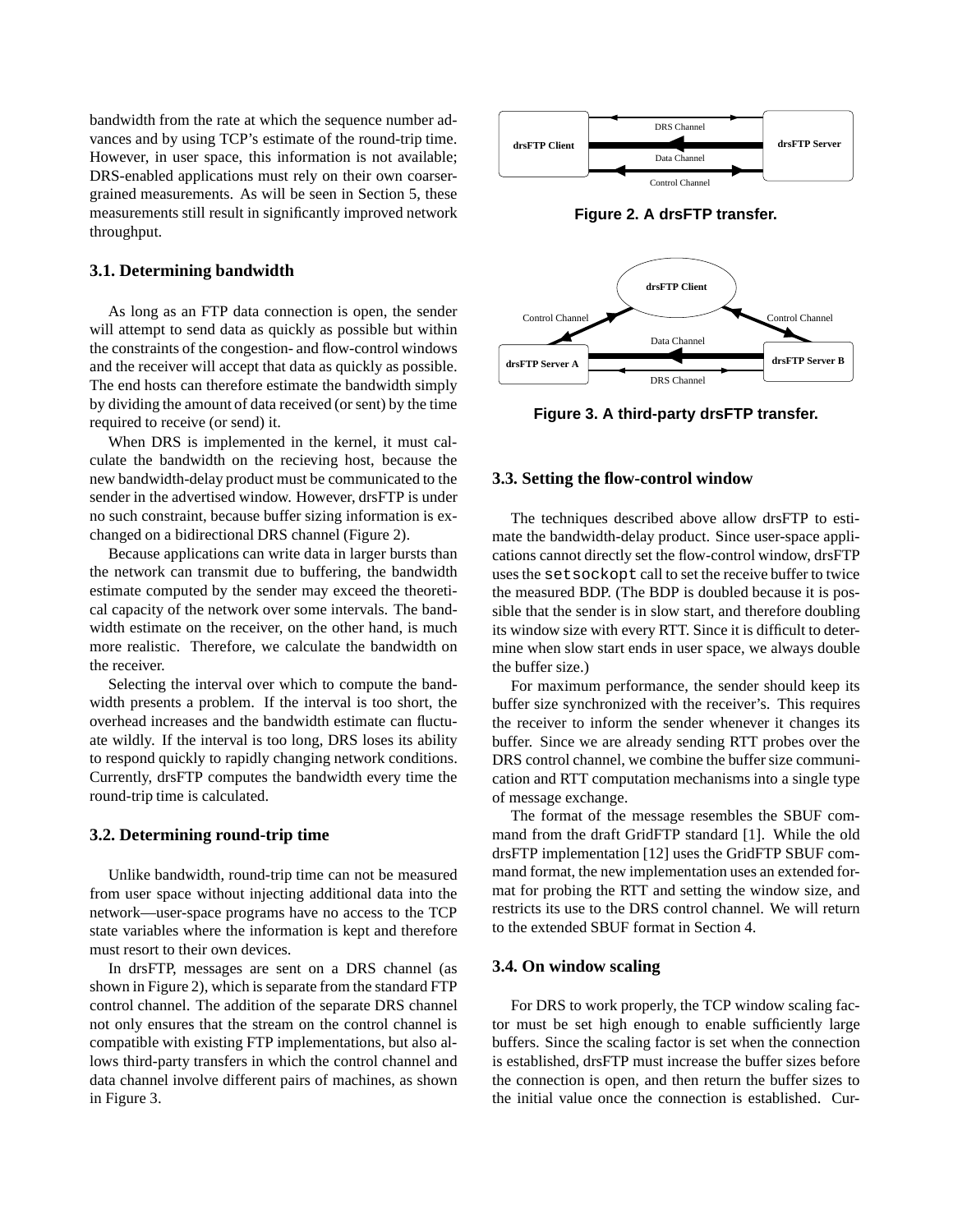rently, drsFTP uses a scaling factor that allows windows of up to 16 MB, if allowed by the operating system.

Most operating systems' limits on buffer sizes must be set to larger sizes in order to allow 16 MB windows. Instructions for doing this can be found in [4].

## **3.5. TCP-friendliness**

DRS is TCP-friendly in the sense that on a fully utilized network, the bandwidth of N flows (whether or not they are DRS-enabled) will eventually converge to 1/Nth the total bandwidth of the network. To see this, consider what happens in the presence of network congestion. DRSenabled flows, which have exactly the same congestioncontrol mechanism as the stock flows, will be constrained by their diminishing congestion windows in exactly the same way as non-DRS flows. Thus, the available bandwidth will be fairly shared, and DRS is TCP-friendly.

On the other hand, when the congestion dissipates, the stock flows will once again be artificially limited by their flow-control windows, while the DRS flows will not. As a result, the DRS flows will consume the leftover bandwidth not used by the stock flows. This is not unfriendliness on the part of DRS; it is purely an artifact of the flow-control throttling of the stock flows.

## **4. Reimplementation of drsFTP**

Previous versions of drsFTP interpret RFC959 [21] as allowing multiple outstanding commands $3$  and hence the SBUF dialogue took place on the control channel during the data transfer. The majority, if not all, of the extant FTP implementations do not expect a new command before the previous one completes. Multiple outstanding commands prevent complete compatibility with existing clients and servers.

While motivated by a desire to improve compatibility, the real reason for the redesign is to allow automatic buffer sizing during third-party transfers, which was not possible under the previous approach.

In the new implementation, the dialogue over the FTP command channel maintains a single outstanding command at a time, as expected by extant clients and servers. All DRS traffic that occurs during a transfer is sent over a separate channel, the DRS channel. (See Figure 2.)

While the command channel is client/server-oriented, the DRS channel is peer-to-peer. As with the previous implementation, SBUF messages are used to synchronize the receiver and sender buffer sizes. The SBUF message is also

used to compute RTT. However, the syntax of the SBUF message has also changed in the new implementation:

```
sbuf ::= SBUF <SP> <timestamp>
 <SP> <buffer-size>
timestamp ::= <number>
buffer-size ::= <number>
```
This command is always sent over the DRS channel, which has the same endpoints as the data transfer channel.

When a sender receives an SBUF command, it sets its buffer size to buffer-size, subject to the limitations of its available buffer space, and echoes the command exactly as received. When a receiver receives the echoed SBUF, it determines the RTT using the timestamp. Using the bandwidth estimate it computes, the receiver computes a new BDP. The process is then repeated.

Previously, the receiver in drsFTP would wait for the SBUF to return before setting the buffer size, so the receiver's buffer space stays synchronized with the sender when the sender had limited buffer space available. The new implementation sets the receiver buffer size before sending the SBUF message, favoring network performance over memory frugality.

The timestamp field is new. It is generated when the receiver sends the SBUF message. The current implementation sends the time returned by gettimeofday, in seconds, with as much precision as is available.

The sender's response to the SBUF message is to simply echo the SBUF message it received. (The DRS channel is peer-to-peer; there is no notion of independent "commands" and "replies" as on the standard FTP control channel.) Upon receipt of an SBUF message, the receiver computes the RTT. The estimated bandwidth and the RTT are then used to compute the new BDP.

We note using a separate DRS channel eliminates a limitation of the previous version of drsFTP [12]—the inability of the technique to support DRS-enabled third-party data transfers. Since the DRS channel connects the same two machines as does the data channel (Figure 3), SBUF messages traverse the same route as data packets, and hence the BDP is correctly computed during a third-party transfer.

The previous implementation of drsFTP only allows one outstanding SBUF message. This becomes a problem when the RTT increases to the point where a new SBUF message is sent before the previous echo is received. Since SBUF messages in the new implementation contains all the information necessary to determine the RTT, the server does not need to maintain any state regarding outstanding SBUF messages.

 $3$ RFC 959 states, "The communication between the user and server is *intended* to be an alternating dialogue ... The user *should* wait for ...," emphasis added.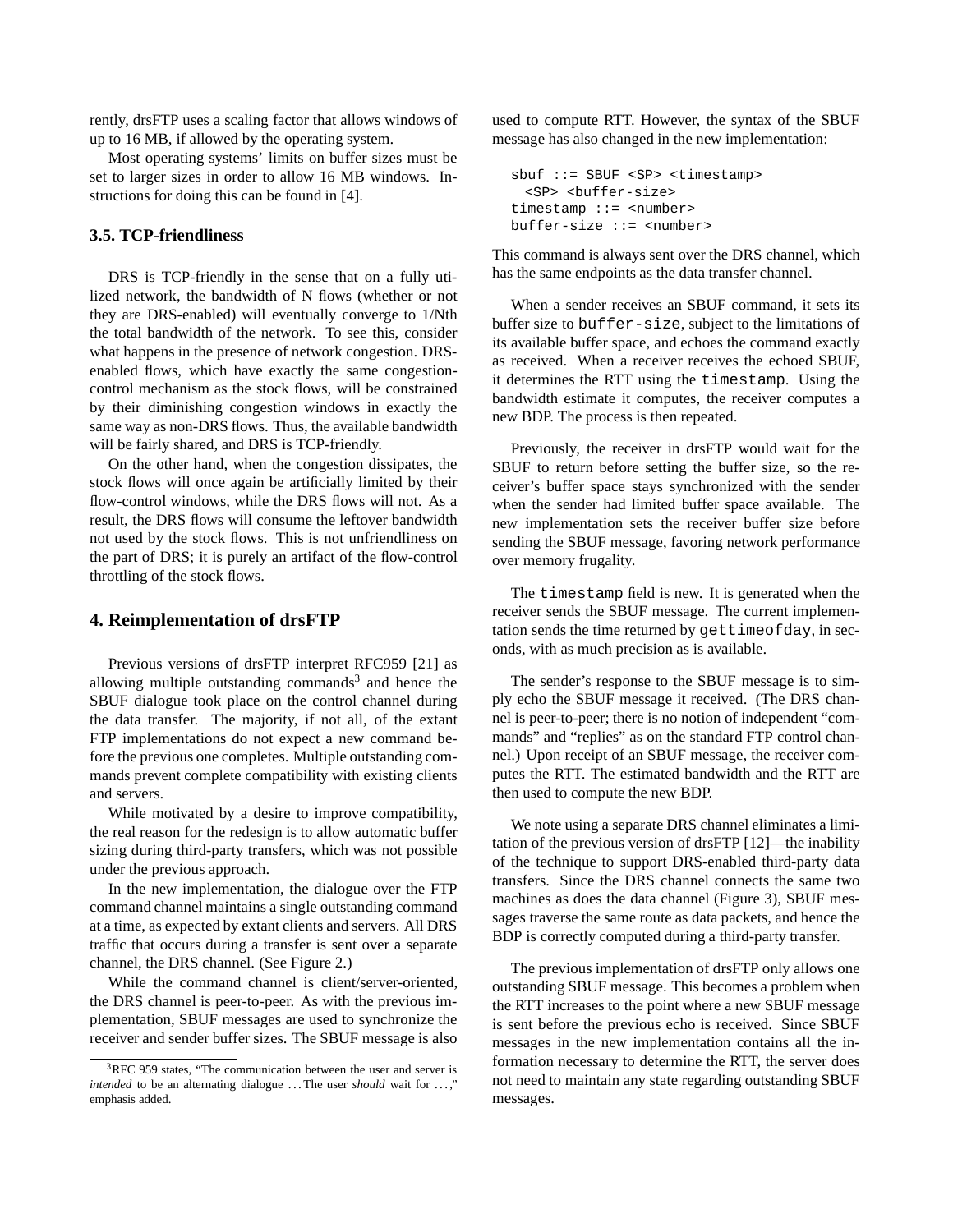## **5. Experiments**

In this section we quantify the improvement in bulk-data transfer performance as a result of the re-architectured drs-FTP. We measure the performance of four different cases— FTP with stock buffer sizes, FTP with statically-tuned buffer sizes set to the BDP, FTP with over-provisioned buffer sizes, and drsFTP. We present results for both emulated and live WAN environments and for both client-server and third-party transfers.

### **5.1. Experimental setup**

For the emulated WAN environment, we use three identical machines with 100-Mbps Fast Ethernet cards. Each machine has two 500-MHz Pentium III processors and 1 GB of memory. (While a Fast Ethernet connection might seem underpowered in a cluster environment, it is still representative of many current grid nodes. Furthermore, it demonstrates the benefits of DRS even in smaller-BDP networks benefits which are magnified in larger-BDP networks.) One machine, running TICKET [30], acts as the WAN emulator; it forwards packets at line rate between the two machines with a user-settable delay. For these tests, the delay is set to 100 ms. The peak bandwidth between the machines, as measured by *iperf* [27], is 95 Mbps. The bandwidth-delay product is therefore approximately 1.2 MB.

In the live WAN tests, we use an FTP server in Los Alamos and an FTP client at the Oregon Graduate Institute. The server has two 933-MHz Pentium III processors, 1 GB of RAM, and a 3Com 3C985 Gigabit Ethernet card. The client has one 1.8-GHz Pentium 4 processor, 512 MB of RAM, and an ADMtek Comet Fast Ethernet card.

Over a two-hour period of time, the average bandwidth and RTT measured every second by *iperf* [27] and *ping* ranges from 0-93 Mbps and 72-257 ms, respectively. The bandwidth-delay product ranges from 0.175-268 kB. The connection behaves very much like that shown in Figure 1 with respect to the variance in the BDP.

In addition the stock and drsFTP cases, we report results for an over-provisioned buffer size of 16 MB and an "optimally"-tuned buffer size. (The "optimally"- tuned buffer size is set equal to the highest measured bandwidthdelay product, 268 kB, measured above.<sup>4</sup>) The OS parameters are set such that DRS connections can use up to 16 MB of buffer space.



**Figure 4. Comparison of drsFTP versions and stock FTP using an emulated WAN.**

### **5.2. Experimental method**

We transfer a set of files ranging from 1 MB to 1024 MB in size using each of the four FTP variants. (The exact file sizes range from 1 to 128 MB by powers of two and from 128 MB to 1024 MB in increments of 128 MB.) We perform at least 30 transfers at each file size. For the live WAN tests, we also vary the times of day at which the transfers take place.

#### **5.3. Comparison of old and new drsFTP**

We compare the performance of the old and new drsFTP implementations over the WAN emulator. The results are shown in Figure 4. The new drsFTP compares quite well with the old drsFTP. There is no significant difference between the two. Stock FTP with default (64 kB) buffers is also presented. Compared to stock FTP, DRS can speed up transfers by as much as nine times when file sizes are sufficiently large.

### **5.4. Live WAN results**

We now examine the behavior of drsFTP in a live WAN environment. Figure 5 shows the performance of all four FTP variants over the live WAN. drsFTP attains a maximum bandwidth of approximately 55 Mbps, over 5.5 times better than the 10 Mbps of stock FTP.

Perhaps paradoxically, drsFTP performs better than the "optimally"-tuned connection at large file sizes (55 Mbps vs. 33 Mbps). We found that while the drsFTP bandwidth estimates are approximately what we would have expected, the RTT estimates often are significantly higher than those mentioned in Section 5.1. We believe that this is due to *ping*'s use of ICMP to determine RTT versus our use of SBUF messages.

<sup>4</sup>We were very generous in selecting a large BDP sample (one that corresponds to one of the few high points in Figure 1). Had we sampled the BDP at a low point, the statically-tuned performance would be much worse than that shown in Figure 5.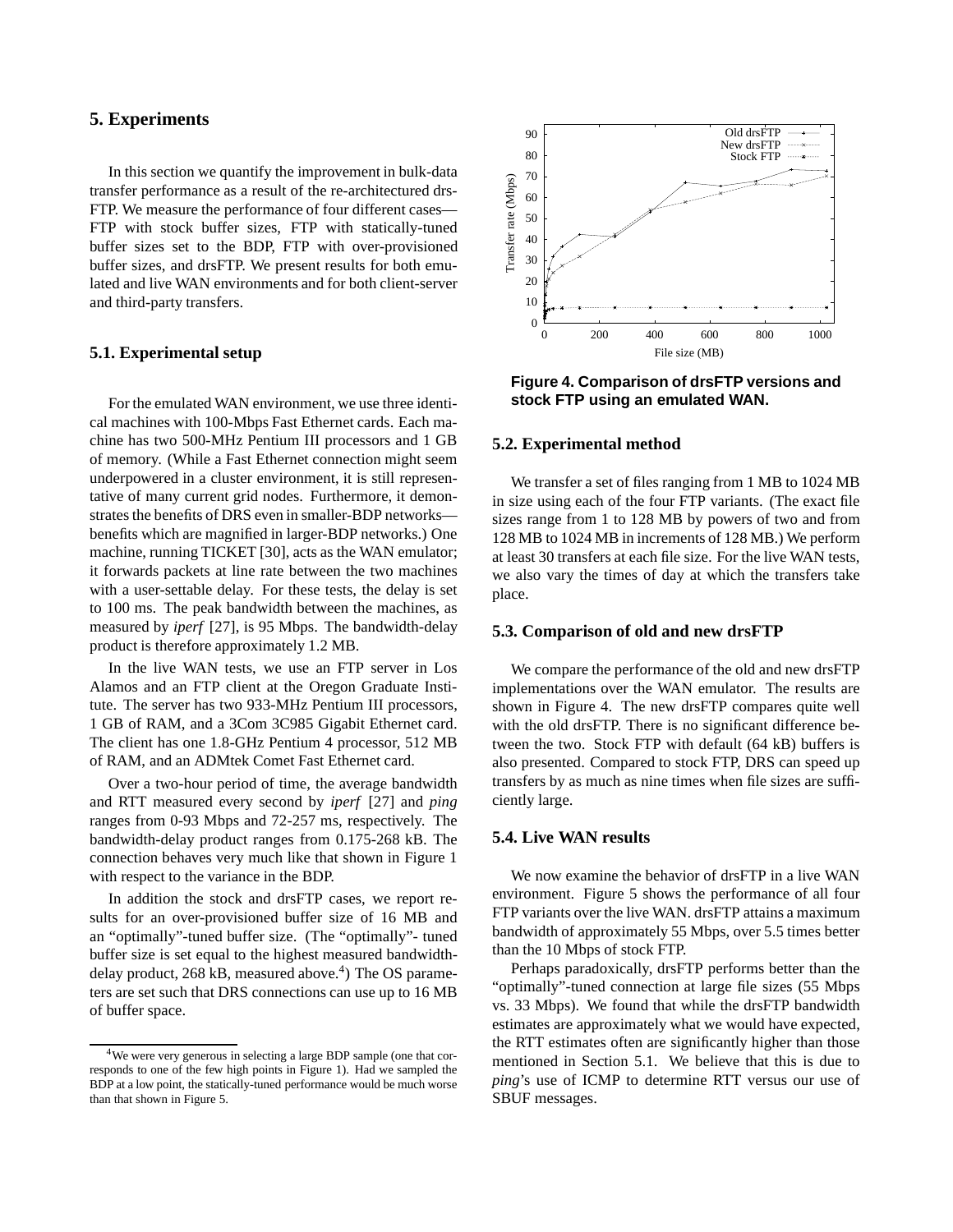

**Figure 5. Comparison of the FTP variants over a live WAN.**

ICMP packets are processed by the kernel, whereas SBUF messages require application processing, and hence RTTs computed using SBUF messages will be longer. The mean RTT for ICMP, from Section 5.1, is 76.7 ms, while the mean RTT as measured by drsFTP during a 128 MB transfer is 180.6 ms. The difference is due to protocol overhead, the need to go between kernel space and user space, and scheduling latency. Hence, for static buffer tuning, a larger buffer size than would be predicted by the usual manualtuning method is likely needed to achieve the best performance. For this reason, it is possible for dynamic techniques, such as DRS, to outperform static tuning that is performed at connection set-up.<sup>5</sup>

Figure 6 shows the DRS buffer size growing over time for four 128 MB transfers. Note the wide range in final buffer sizes—from 3.3 MB to nearly 6 MB—due to the varying BDP of the network. We acquire the measurements from which we generate this graph during the daytime, making the effect more pronounced. However, the effect is still clearly visible in data gathered during the night and early morning. Transfers with larger average buffer sizes finish earlier.

Figure 7 shows the bandwidth estimates used by drsFTP to calculate the buffer sizes in one 128-MB transfer. The transfer rate rises very quickly during the first two seconds of the transfer, suggesting that the connection is in slow start. At this point, the connection experiences congestion, and the rate begins to increase linearly due to the additiveincrease phase of congestion control.

Figure 8 shows the RTT estimates from the run in Figure 7. The estimates are scattered widely over a range from



**Figure 6. drsFTP buffer sizes for 128-MB transfers in the daytime.**



**Figure 7. Delivered bandwidth during a 128- MB WAN file transfer.**



**Figure 8. Round-trip time as measured by drs-FTP during a 128-MB WAN file transfer.**

<sup>5</sup>This is in addition to the fact that DRS's dynamic nature not only makes it immune to getting a bad sample at the start of the connection (corresponding to one of the low points in Figure 1), but also lets it take advantage of any extra bandwidth that should become available during the transfer.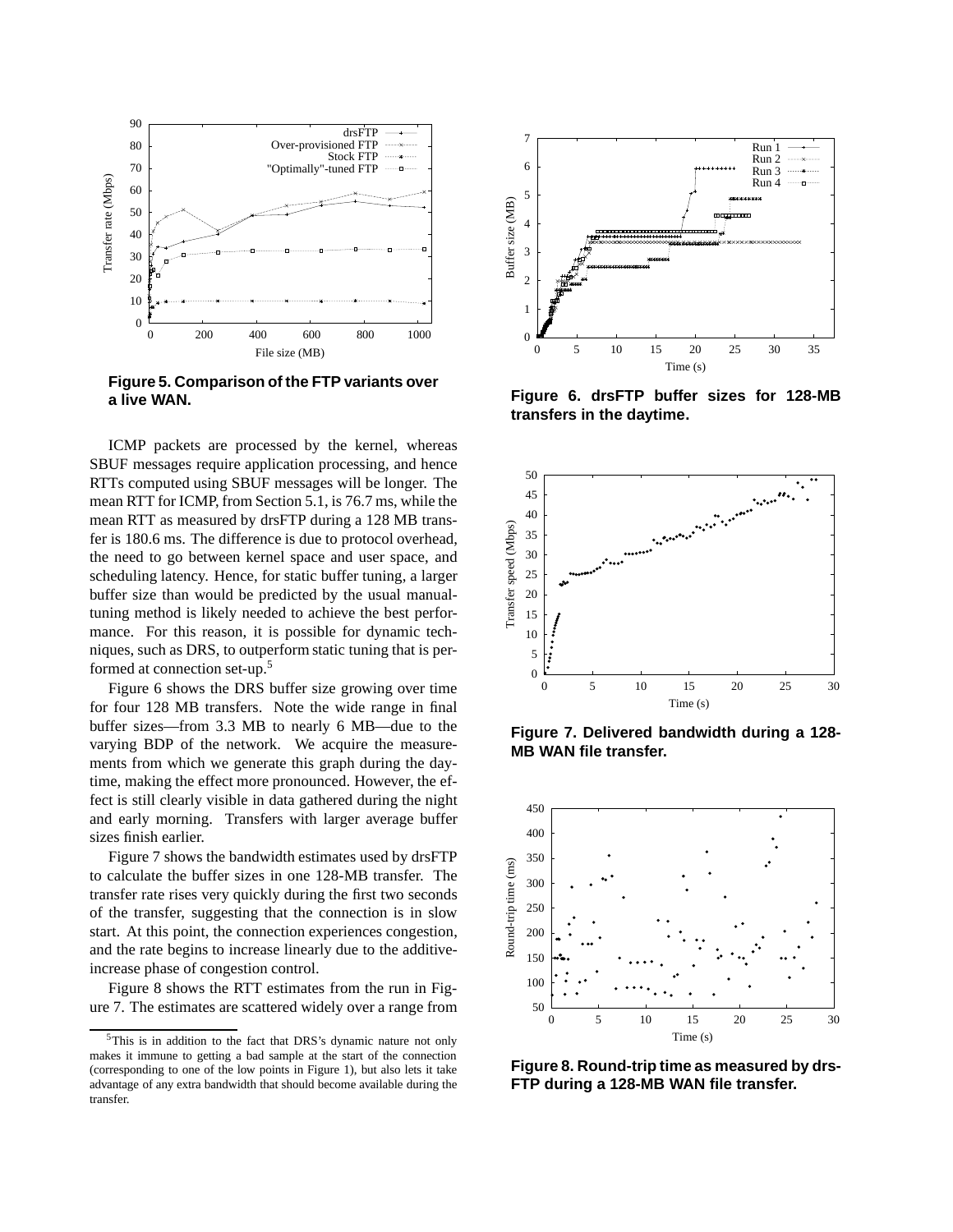

**Figure 9. Bandwidth attained over the WAN per MB of buffer space for the FTP variants.**

75 ms to 434 ms, showing the extreme volatility of WAN and host conditions.

### **5.5. Memory efficiency**

We now turn our attention to the efficiency of the variants with respect to memory. One relevant metric here is bandwidth achieved per megabyte of buffer space, measured in Mbps/MB.

When grids become part of production environments, there will be more competition for memory, and grid users will have to be careful not to reserve too much of the system's memory for buffer space. Therefore, achieving the best bandwidth for the quantity of buffer space allocated becomes a priority.

Figure 9 shows that drsFTP is significantly more efficient in its use of buffer space than FTP with over-provisioned buffers. DRS ranges from 14.8 Mbps/MB for 1-MB transfers to 4 Mbps/MB at 1024-MB transfers, while the overprovisioned variant approaches 3.6 Mbps/MB for a 1024- MB transfer.

We caution, however, that this metric does not supersede the more traditional metric of bandwidth. As a case in point, while stock FTP is much more frugal in its use of buffer space than drsFTP, attaining over 100 Mbps/MB, it only attains one-sixth the transfer rate of the DRS case. Clearly, users must take both buffer usage and transfer rate into account when making comparisons.

### **5.6. Third-party transfers**

In this section, we present the performance results for third-party transfers, comparing drsFTP to stock FTP.

The FTP specification, RFC 959 [21], allows direct server-to-server data transfers. The process is diagrammed in Figure 3. In brief, the user issues the PASV command to



**Figure 10. Bandwidth attained over the WAN by third-party drsFTP transfers.**

one FTP server, causing it to listen on an arbitrary port and return the IP address and port on which it is listening. The user then issues a PORT command to the other FTP server, instructing it to connect to the given port on the first server. Finally, the user issues the STOR and RETR commands to the appropriate servers to start the transfer. Section 5.2 of RFC 959 gives more information on this.

The results are presented in Figure 10. For the series of runs shown, third-party drsFTP attains over six times the bandwidth of stock FTP.

# **6. Conclusions**

In this paper, we present a new implementation of drs-FTP, a user-space dynamic right-sizing technique for increasing the performance of bulk-data transfers over connections with high bandwidth-delay products. drsFTP requires no kernel modifications or expert assistance to use, apart from setting the maximum buffer size sufficiently large to allow DRS room to increase the flow-control window. (This would also have to be done to statically set buffer sizes by hand.)

We have shown a bandwidth increase of a factor of five to nine over stock FTP and an increase in buffer-usage efficiency of a factor of up to four over FTP with overprovisioned buffers. Furthermore, once drsFTP is installed and set-up, it requires no further attention from the user. drsFTP therefore provides significant gains in transfer rate, memory efficiency, and convenience over existing userspace buffer-tuning techniques.

The interval over which drsFTP computes the bandwidth attained by the connection was determined arbitrarily. Currently, it is statically set at compile time. While the existing algorithm gives good performance, we believe that additional research is required. It is possible that changing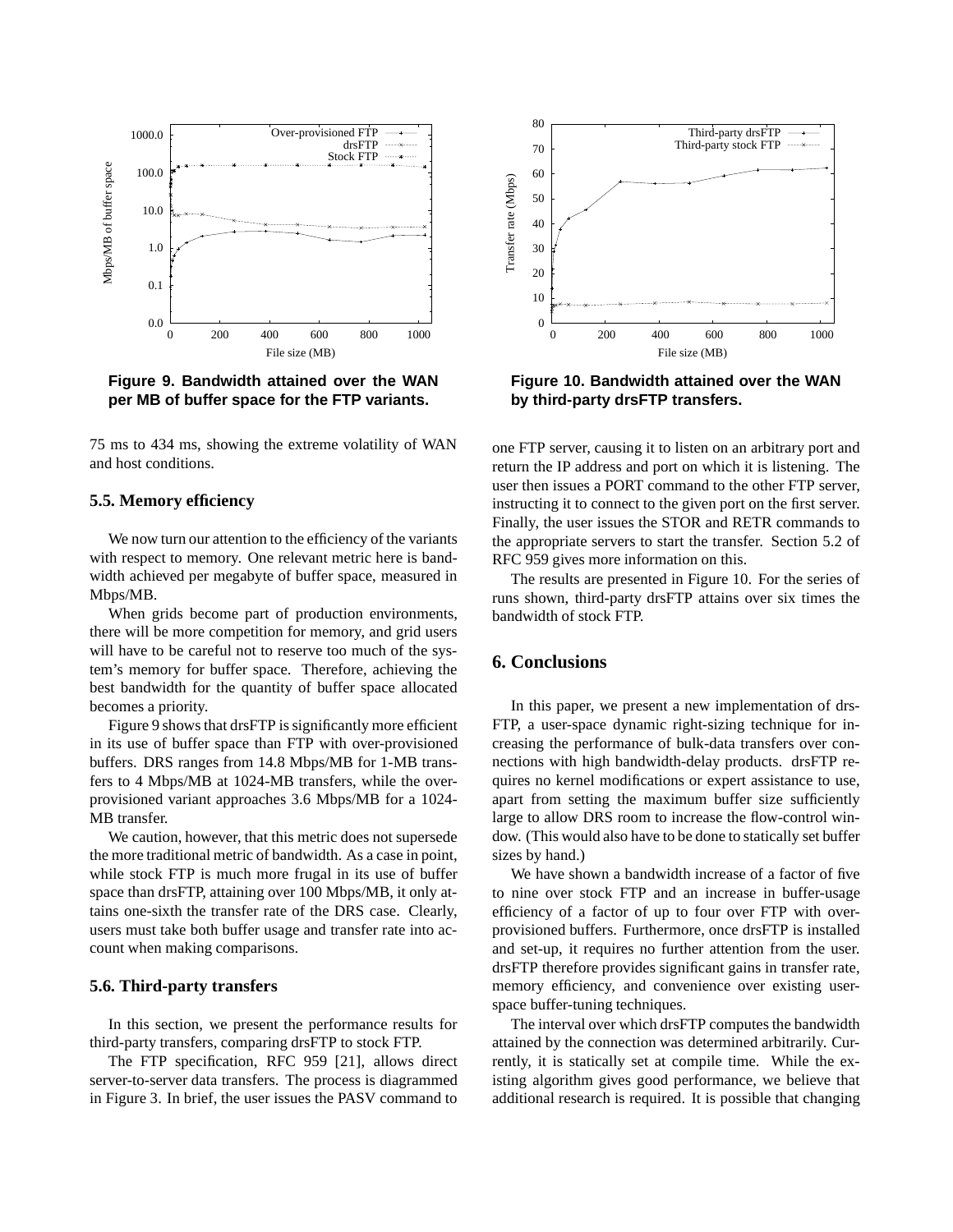this interval in response to network conditions will result in more reliable bandwidth data and therefore better efficiency with respect to memory. In a similar vein, we have several ideas for validating the accuracy and reliability of roundtrip time estimates. Care is needed to retain responsiveness to changing WAN conditions, however.

Like the previous version of drsFTP, the new implementation will be released as open-source software.

### **Acknowledgements**

We gratefully acknowledge the kind support of Wuchang Feng of the OGI School of Science & Engineering at the Oregon Health & Science University for providing a remote machine for live WAN testing.

### **References**

- [1] W. Allcock et al. GridFTP: Protocol Extensions to FTP for the Grid. http://www-fp.mcs.anl.gov/dsl/ GridFTP-Protocol-RFC-Draft.pdf, March 2001.
- [2] ANL, CalTech, LBL, SLAC, JF, U. Wisconsin, BNL, FNL, and SDSC. The Particle Physics Data Grid. http://www. cacr.caltech.edu/ppdg/.
- [3] D. Borman, R. Braden, and V. Jacobson. TCP Extensions for High Performance (RFC 1323), May 1992.
- [4] Pittsburgh Supercomputing Center. Enabling High-Performance Data Transfers on Hosts. http://www. psc.edu/networking/perf\_tune.html.
- [5] A. Chervenak, I. Foster, C. Kesselman, C. Salisbury, and S. Tuecke. The Data Grid: Towards an Architecture for the Distributed Management and Analysis of Large Scientific Datasets. *International Journal of Supercomputer Applications*, 23(3):187–200, July 2001.
- [6] L. Childers, T. Disz, R. Olson, M. E. Papka, R. Stevens, and T. Udeshi. Access Grid: Immersive Group-to-Group Collaborative Visualization. In *Proceedings of the 4th International Immersive Projection Workshop*, 2000.
- [7] M. Fisk and W. Feng. Dynamic Adjustment of TCP Window Sizes. Technical Report Los Alamos Unclassified Report (LAUR) 00-3221, Los Alamos National Laboratory, July 2000.
- [8] M. Fisk and W. Feng. Dynamic Right-Sizing in TCP. In *Proceedings of the Los Alamos Computer Science Institute Symposium*, Oct 2001. LA-UR 01-5460.
- [9] M. Fisk and W. Feng. Automatic Flow-Control Adaptation for Enhancing Network Performance in Computational Grids. In *Journal of Grid Computing*, Vol. 1, No. 1, 2003, pp. 63–74.
- [10] I. Foster and C. Kesselman, editors. *The Grid: Blueprint for a New Computing Infrastructure*. Morgan Kaufmann Publishers, 1999.
- [11] I. Foster, C. Kesselman, and S. Tuecke. The Anatomy of the Grid: Enabling Scalable Virtual Organizations. *International Journal of Supercomputer Applications*, 2001.
- [12] M. K. Gardner, W. Feng, and M. Fisk Dynamic Right-Sizing in FTP (drsFTP): Enhancing Grid Performance in User-Space In *Proceedings of the Eleventh IEEE International Symposium on High Performance Distributed Computing (HPDC-11)*, July 2002.
- [13] G. Jin, G. Yang, B. Crowley, and D. Agrawal. Network Characterization Service. In *Proceedings of the IEEE Symposium on High-Performance Distributed Computing*, August 2001.
- [14] Lawrence Berkley National Laboratory. Nettest: Secure Network Testing and Monitoring. http://www-itg. lbl.gov/nettest/.
- [15] K. Lai and M. Baker. Measuring Bandwidth. In *Proceedings of IEEE INFOCOMM 1999*, March 1999.
- [16] K. Lai and M. Baker. Measuring Link Bandwidths Using a Deterministic Model of Packet Delay. In *Proceedings of ACM SIGCOMM 2000*, August 2000.
- [17] K. Lai and M. Baker. Nettimer: A Tool for Measuring Bottleneck Link Bandwidth. In *Proceedings of the USENIX Symposium on Internet Technologies and Systems*, March 2001.
- [18] J. Liu and J. Ferguson. Automatic TCP Socket Buffer Tuning. In *Proceedings of SC 2000: High-Performance Networking and Computing Conference (Research Gem)*, November 2000. http://dast.nlanr. net/Projects/Autobuf.
- [19] B. Mah. pchar: A Tool for Measuring Internet Path Characteristics. http://www.employees.org/˜bmah/ Software/pchar.
- [20] M. Mathis. Pushing Up Performance for Everyone. http://www.ncne.nlanr.net/news/ workshop/19999/991205/Talks/mathis\_ 991205\_Pushing\_Up\_Performance/.
- [21] J. Postel and J. Reynolds. File Transfer Protocol (FTP), October 1985.
- [22] SC2001 Bandwidth Challenge Proposal: Bandwidth to the World. http://www-iepm.slac.stanford.edu/ monitoring/bulk/sc2001/proposal.html.
- [23] J. Semke, J. Mahdavi, and M. Mathis. Automatic TCP Buffer Tuning. *Computer Communications Review, ACM SIGCOMM*, 28(4), October 2001.
- [24] S. Thulasidasan, W. Feng, and M. K. Gardner Optimizing GridFTP through Dynamic Right-Sizing In *Proceedings of the Eleventh IEEE International Symposium on High Performance Distributed Computing (HPDC-12)*, June 2003.
- [25] B. Tierney. TCP Tuning Guide for Distributed Applications on Wide-Area Networks. In *USENIX & SAGE Login*, February 2001. http://www-didc.lbl.gov/tcp-wan. html.
- [26] B. Tierney, D. Gunter, J. Lee, and M. Stoufer. Enabling Network-Aware Applications. In *Proceedings of the IEEE International Symposium on High-Performance Distributed Computing*, August 2001.
- [27] A. Tirumala and J. Ferguson. IPERF. http://dast. nlanr.net/Projects/Iperf/index.html.
- [28] Information & Telecommunication Technology Center, University of Kansas. NetSpec: A Tool for Network Experimentation and Measurement. http://www.ittc.ukans. edu/netspec/.